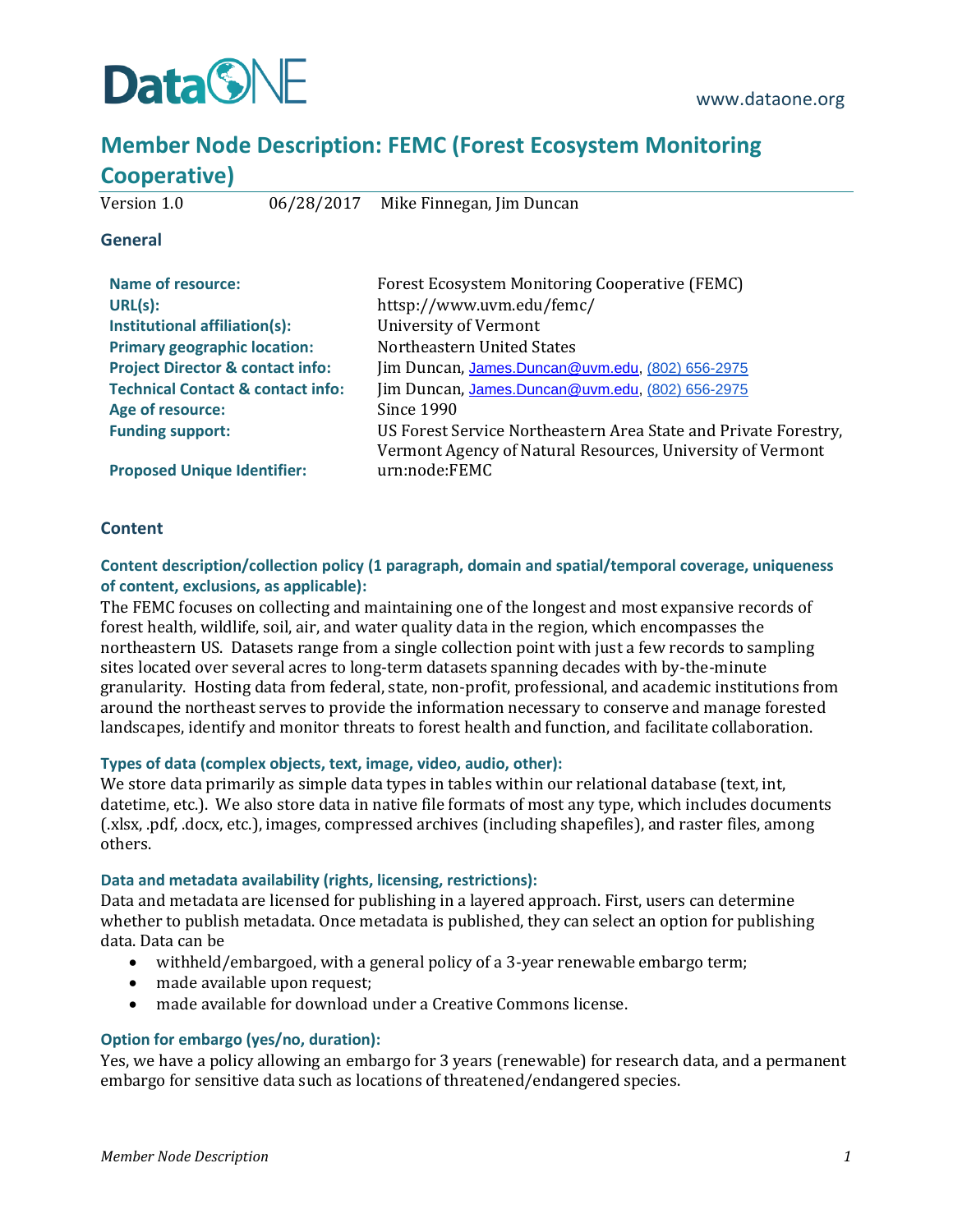#### **Size of holdings (number and size of datasets, mean and median granules (files) per dataset):**

Currently around 475 datasets, but likely to increase as we are actively conducting outreach to bring in additional contributors. Most datasets  $\left(\sim 75\% \right)$  have fewer than 3000 records, but around 10% have greater than 100,000 records, the maximum being just over 700,000. The vast majority of datasets are composed of just one table or file.

**Please describe recent usage statistics, if known, including information on annual data product downloads, annual number of users, annual number of data products used in publications:**  For an eight-month period (March – November 2016), we recorded 4595 unique client IDs, 571 of which visited dataset pages. For the same period, we tracked 341 downloads and also delivered custom data requests outside of the system.

## **User interactions**

## **How does a user contribute data? (what can be deposited, how are data prepared, are specific software required, documentation/support available)**

Most commonly, data is ingested into the system through a web interface, which processes the data supplied in a CSV file. Additionally, the data is inspected to make a "best guess" at a few metadata variables, prompting the user for confirmation or correction. Other files can be simply uploaded and remote datasets linked to. All datasets can have their metadata populated, regardless of where the data is stored or what format it is in. In addition, FEMC works with cooperators and contributors to ingest their data into the system, which can involve manual formatting and cleaning of the data using Excel, Microsoft Access, and/or scripted routines.

#### **How does a user acquire / access data?**

Depending on the licensing restrictions, a user may download data through the public-facing side of the web portal or request data from the dataset owner.

#### **What user support services are available (both for depositing and accessing/using data)?**

Phone and/or email support is available as needed. In-person training for both data import and data access may be offered depending on the circumstances. For priority projects or datasets, FEMC staff will help users deposit or access data they need.

## **How does the resource curate data at the time of deposit?**

FEMC relies on the user to accurately create the metadata records, and relies on the University of Vermont information technology infrastructure to provide physical and digital backups of the data. FEMC staff conduct periodic reviews of metadata for completeness.

#### **Technical characteristics and policies**

#### **Software platform description, incl. data search and access API(s):**

JavaScript/JQuery/Bootstrap front end with PHP/MySQL backend. Limited search API functionality has been developed as a proof-of-concept for one partner. We provide a limited API for our DataONE slender node to access and process metadata objects using Python.

**Service reliability (including recent uptime statistics, frequency of hardware refresh, if known):**  We do not have access to this information, but could pursue it from UVM if needed.

**Preservation reliability (including replication/backup, integrity checks, format migration, disaster planning):**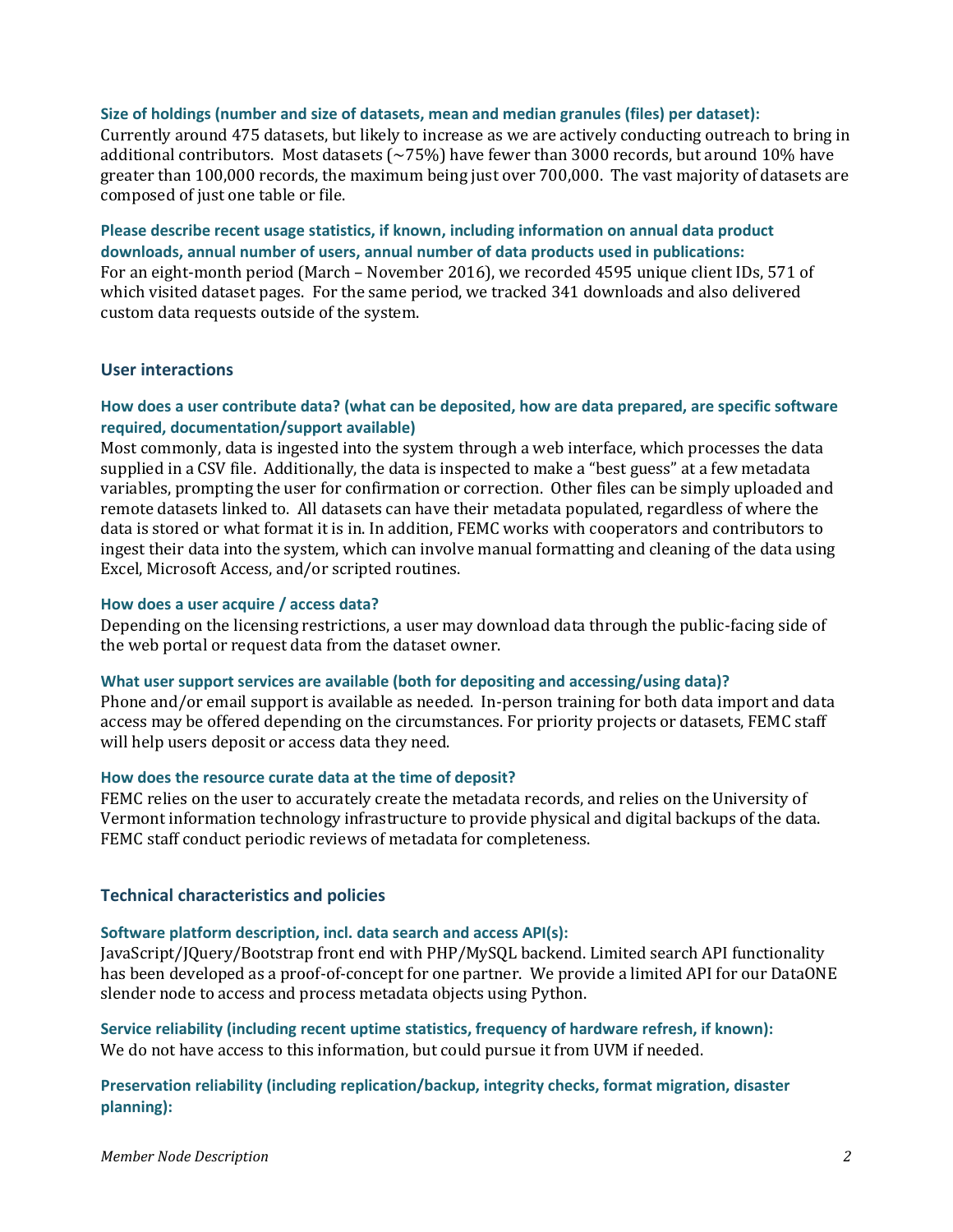FEMC relies on UVM Enterprise Technology Services (ETS) for the server infrastructure supporting our operation. This includes backup services, upgrade services and physical redundancy. ETS performs nightly backups of file and database servers, and maintains physically disconnected redundancy for these systems. We are not familiar with any integrity check routines that they perform, but can pursue this if required. By utilizing all open source software throughout our stack, we believe we're mitigating risks from future changes in format.

## **User authentication technology (incl. level of create/modify/delete access by users):**

We have implemented the Ion Auth library for the CodeIgniter framework to manage authentication. Ion Auth provides password management, session tracking and lock-out methods. Once authenticated, there are several levels of user permission based on authentication and roles. Permissions are set on both project and dataset levels, where a project is a collection of datasets and related data. Project or dataset managers can make create, modify, and delete data and adjust user roles and permissions on those projects and datasets. Dataset editors can add, modify, or delete data, but not adjust user information. Those with read-only access are the most limited. System administrators are the only ones who can create new accounts, approve requests for accounts, or make changes to projects that they do not own.

## **Data identifier system and data citation policy, if available:**

FEMC will soon implement the minting of DOIs through EZID. A recommended data citation string will be generated dynamically as the necessary metadata fields are populated. Data citation policy is set by the type of Creative Commons license chosen for the data, but is not enforced or monitored directly by FEMC.

## **Metadata standards (including provenance):**

The FEMC adheres to the Ecological Metadata Language (EML) standards for documenting metadata. FEMC utilizes Open Geospatial Consortium standards for spatial data stored in the database. FEMC implements dataset versioning using the Research Data Alliance's Dynamic Data Citation recommendation, and implements data typing using the RDA's Data Types Registry recommendation. FEMC maintains a changelog for edits to dataset and project metadata, but does not currently display this to users on the site. Beyond dataset versioning and the changelog, we do not implement any direct provenance tracking at this time.

## **Capacity/services to DataONE**

## **At what functional tier will you initially be operating? (see http://bit.ly/MNFactSheet for definitions)**

- **x Tier 1: Read only, public content**
- **Tier 2: Read only with access control**
- **Tier 3: Read/write using client tools**
- **Tier 4: Able to operate as a replication target**

**If you can host data from other member nodes, what storage capacity is available?** N/A

**Can you provide computing capacity to the broader network? If so, please describe.** No.